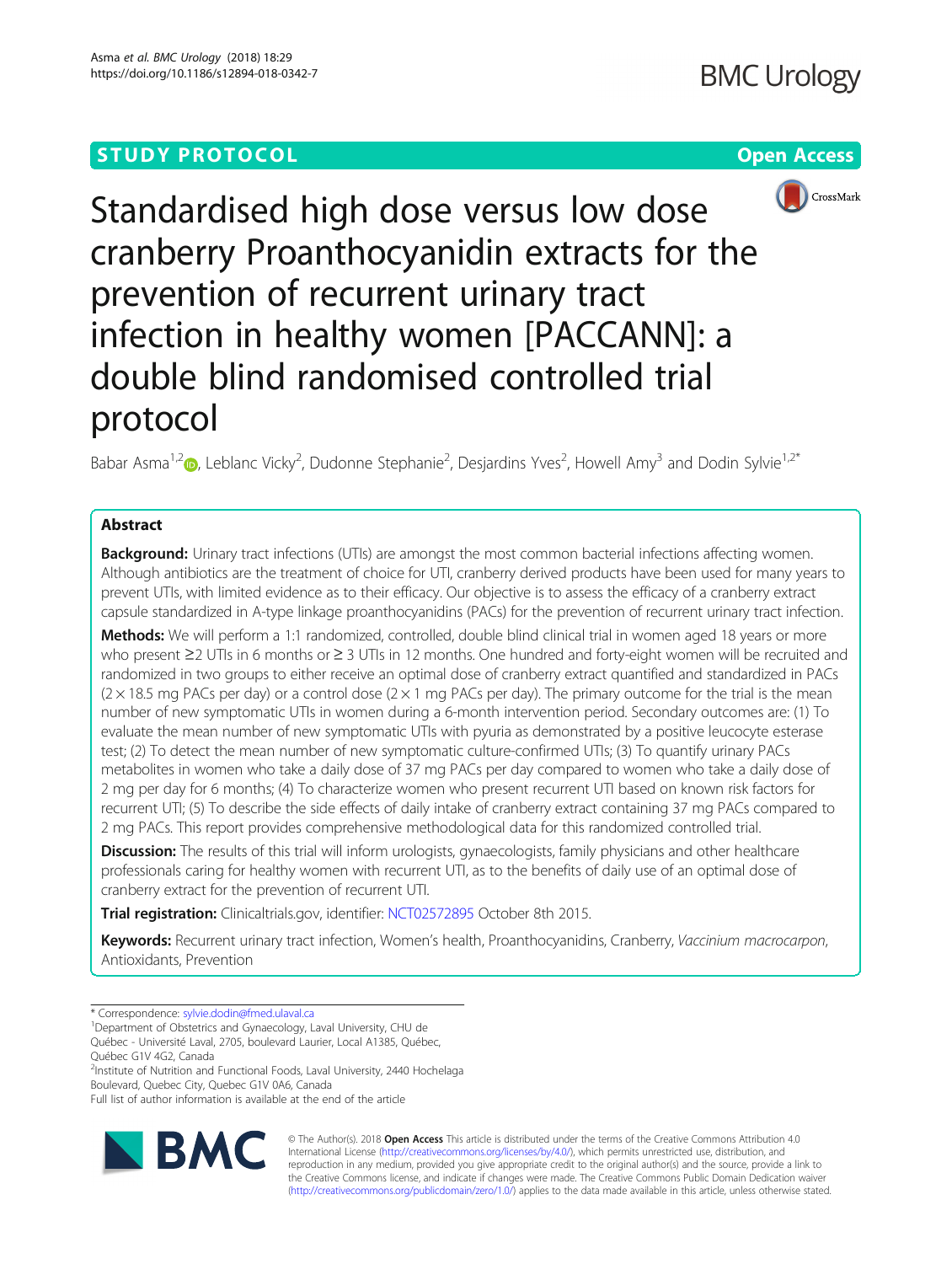## Background

Urinary tract infections (UTIs) are one of the most common bacterial infections affecting women [\[1](#page-5-0), [2\]](#page-5-0). UTI preferentially affects young, sexually active women with 50–60% of women reporting at least one UTI during their lifetime [[2\]](#page-5-0). Nearly 1 in 3 women will experience at least one episode of UTI requiring antibiotic therapy before the age of 24 years and a quarter of these women will present reoccurrence within 6 months [[1\]](#page-5-0) Anatomical differences in male and female perineal anatomy may explain why women are more susceptible than men to the ascension of faecal bacteria in the urinary tract. More precisely, these anatomical features include a relative shortness of the urethra [[3\]](#page-5-0), the urethral meatus's proximity to the anus and a more humid surrounding environment comparatively to the male anatomy [\[4](#page-5-0), [5](#page-5-0)]. Additional well-established risk factors include spermicide-based contraception, history of previous UTI, first UTI before 15 years of age and those with UTI history in the mother  $[6-10]$  $[6-10]$  $[6-10]$ .

Recurrent UTIs (r-UTI) are defined as more than 2 episodes in the last 6 months or 3 episodes in the last year [[11](#page-5-0)]. The major symptoms of UTI include dysuria, increased frequency of urine, cloudy urine and occasionally hematuria [\[12\]](#page-5-0). In general, uncomplicated UTIs are confined to the bladder, resolve quickly following antibiotic treatment and thus are associated with fewer severe or long-term sequelae [[13](#page-5-0)]. Though viewed as a benign affliction, uncomplicated lower UTI symptoms can have considerable impacts on the patient's productivity and quality of life. A study of university women reported that patients suffering from UTI experienced 2.4 days of restricted activity, 1.2 days of lost time and 0.4 bed bound days due to their symptoms [[7\]](#page-5-0). Presently, the Canadian Urological Association and Society of Obstetricians and Gynecologists of Canada recommendations for the treatment of uncomplicated r-UTI use one of three antibiotic treatment regimens: continuous antibiotic prophylaxis, post-coital antibiotic prophylaxis or self-start antibiotic therapy [[11](#page-5-0), [12](#page-5-0)]. Empirical and preventive antibiotics for the treatment of r-UTI have been established as the most cost-effective way to manage these infections. However, prescribing without confirmation of diagnosis and isolation of causal bacterial contributes to the growing problem of uropathogen resistance in primary care [\[14\]](#page-5-0).

Cranberries have been used for numerous years to prevent UTIs. Research suggests that proanthocyanidins (PACs), a component of cranberries, inhibit the adherence of p-fimbriated Escherichia coli on uroepithelial cells of the bladder, preventing the adherence of bacteria to the mucosal surface of the urinary tract and thereby inhibiting bacterial proliferation [\[15](#page-5-0)]. A multicentre randomized clinical trial (RCT) in sexually active adult women showed that a daily dose of 36 mg PACs or more provided an optimal antibacterial effect in the urine [\[16](#page-5-0)]. A Cochrane systematic review published in 2012, could not definitively conclude on the efficacy of cranberry products for the prevention of r-UTI mainly because of a lack of observance to the intake of cranberry supplements in juice form and also because of varying PACs concentrations in the different clinical trials that were rarely quantified or standardized [[17](#page-5-0)]. A systematic review in 2013 including trials conducted in women with r-UTI found a significantly decreased risk of UTI among women receiving cranberry-containing products compared to control (2 trials, Risk ratio  $(RR) = 0.53$ , 95%CI 0.33–0.83,  $I^2 = 0\%$  [\[18\]](#page-5-0).

Since these reviews, several well-designed trials have evaluated the effects of daily cranberry capsules in women with r-UTI. Most notably, an RCT compared the preventive effects of a cranberry juice (UR65) containing 40 mg PACs versus placebo on the relapse of UTI in women aged 20–79 years presenting acute complicated or uncomplicated cystitis with a history of r-UTI during a sixmonth follow-up [\[19\]](#page-5-0) The authors found no significant difference in the relapse rates of UTI between groups (log-rank test,  $p = 0.4209$ ). Similarly, a double blind RCT evaluated the effects of a daily dose of 500 mg of a commercial cranberry fruit powder (2 mg PACs) compared to a placebo in 176 women who experienced at least 2 symptomatic UTI in the twelve months preceding the study [[20](#page-5-0)]. In this trial, the proportion of women who experienced greater than one UTI in the cranberry powder group was significantly lower than in the placebo group during the six-month follow-up period (10.8% vs 25.8%, p = 0.04). Although well designed, these studies presented several methodological flaws such as the inclusion of women with complicated UTIs related to catheterization in the former as well as the use of a sub-optimal dose of cranberries in the latter.

We hypothesize that the efficacy of cranberry products for the prevention of R-UTI in women will be strongly increased by the usage of an optimal dose of cranberry extracts in capsule form (standardized to 37 mg PACs per day) and by an adequate measure of participant observance.

## Methods

### Study design and objectives

To assess the effects of a standardized cranberry extract in sexually active healthy women who present r-UTI, we will undertake a double blind, prospective RCT with 2 arms comparing the mean number of new UTIs during a 6-month period after consumption of a standardized cranberry extract containing 37 mg PACs  $(2 \times 18.5 \text{ mg})$ PACs per day) with a control dose of 2 mg PACs  $(2 \times$ 1 mg PACs per day) in women presenting r-UTI. This protocol was developed in accordance with the Standard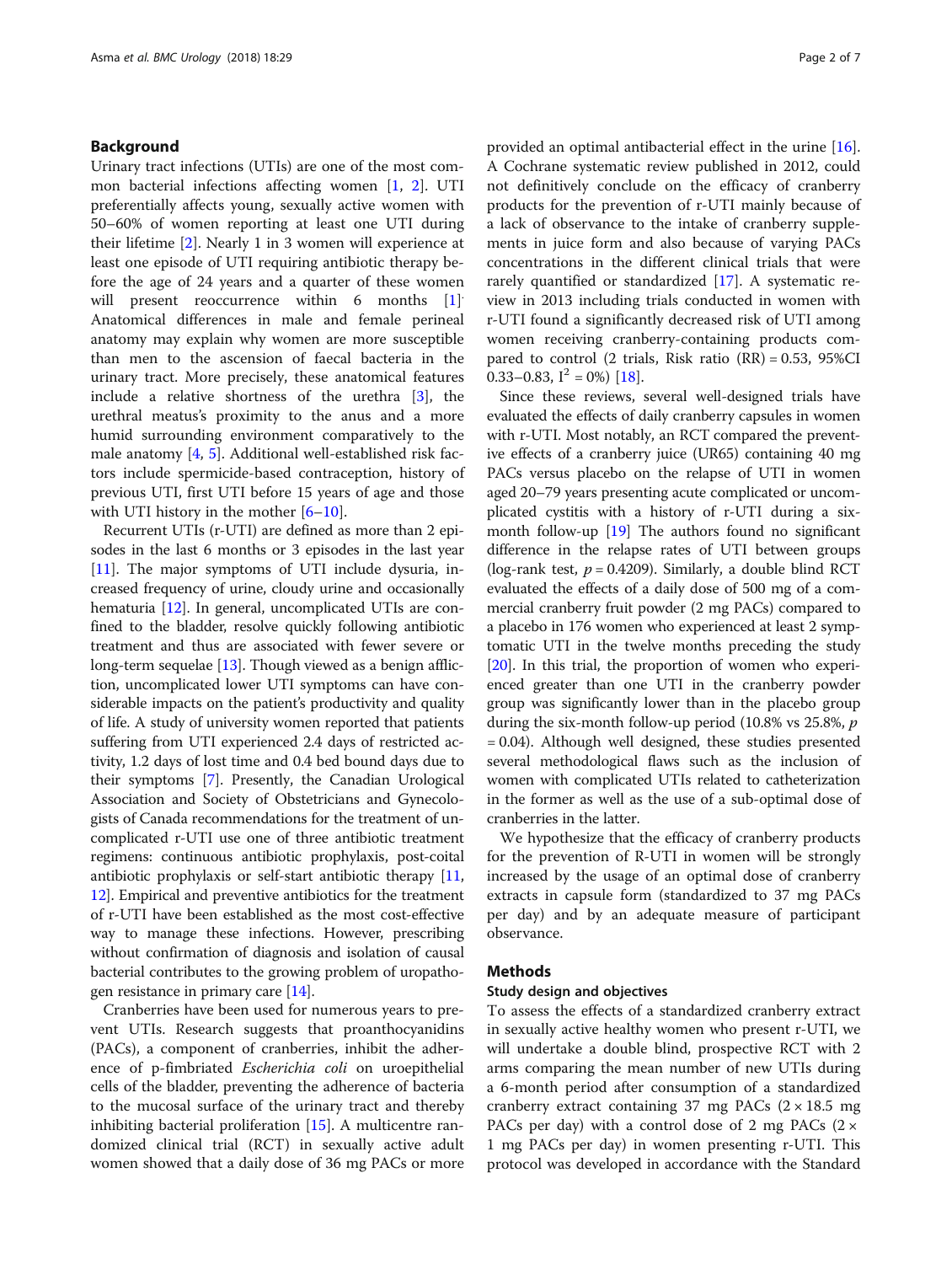Protocol Items: Recommendations for Interventional Trials (SPIRIT) Statement. The SPIRIT figure is illustrated in Fig. 1.

The primary objective is to evaluate, in sexually active women who present r-UTIs, the effects of a standardized cranberry extract containing 37 mg type-A linkage PACs per day, compared to a control dose of 2 mg PACs per day during a 6-month period on the incidence rate of newly symptomatic UTIs during a 6-month follow-up period. Secondary objectives are: (1) To evaluate the mean number of new symptomatic UTIs with pyuria as demonstrated by a positive leucocyte esterase test; (2) To detect the mean number of new symptomatic culture-confirmed UTIs; (3) To quantify urinary PACs metabolites in women who take a daily dose of 37 mg PACs per day compared to women who take a daily dose of 2 mg per day for 6 months; (4) To characterize women who present r-UTI based on known risk factors such as spermicidal contraception use, frequency of



sexual relations, personal and familial history of UTI; (5) To describe the side effects of daily intake of cranberry extract containing 37 mg PACs compared to 2 mg PACs.

## Study participants and recruitment

This clinical trial aims to enrol sexually active nonpregnant non-lactating women aged 18 years and over presenting culture-confirmed r-UTI (defined as ≥2 UTIs in the past 6 months or  $\geq$  3 UTIs in the past 12 months). Women will be recruited in the Laval University community in Quebec City, Canada, through list serves and local clinician referrals as well as posters in medical clinics, social media, paid advertising and word of mouth. Women wishing to participate will contact the study coordinator who will explain the research project to them and verify eligibility according to inclusion and exclusion criteria (Table 1). The risks and benefits of the study will be thoroughly discussed and the consent form will be signed at the first of three visits at the Institute on Nutrition and Functional Foods (INAF).

Potential participants will need to restrain exposure to systemic antimicrobial agents or cranberry derivatives in the two weeks preceding enrolment. Women with anatomical abnormalities of the urinary tract, a history of renal disease (renal failure, nephrolithiasis) or intestinal disease causing malabsorption (Crohn's disease, Celiac disease), or anticoagulant therapy will be excluded. Furthermore, we will exclude women with known allergy or intolerance to cranberries.

## Study randomization

Concealed randomization will be generated using computer aided block randomization by blocks of 10. Eligible

| <b>Table 1</b> Admissibility criteria for the cranberry extract for<br>prevention of recurrent urinary tract infections trial |
|-------------------------------------------------------------------------------------------------------------------------------|
| Inclusion Criteria                                                                                                            |
| Sexually active healthy women                                                                                                 |
| Aged 18 years and older                                                                                                       |
| Recent history of recurrent urinary tract infections (UTIs) <sup>a</sup>                                                      |
| $\geq$ 2 UTIs in the past 6 months and/or                                                                                     |
| $\geq$ 3 UTIs in the past 12 months                                                                                           |
| No consumption of cranberry juice, polyphenol or antioxidant<br>supplements in the last 2 weeks                               |
| <b>Exclusion Criteria</b>                                                                                                     |
| Pregnancy                                                                                                                     |
| History of anatomical urogenital anomalies, urogenital tract surgery                                                          |
| History of acute or chronic renal failure, nephrolithiasis                                                                    |
| History of intestinal diseases causing malabsorption                                                                          |
| Anticoaquiant medication in the last month                                                                                    |

Known allergy or intolerance to cranberry

aUTIs diagnosed by a clinician and treated with antibiotic therapy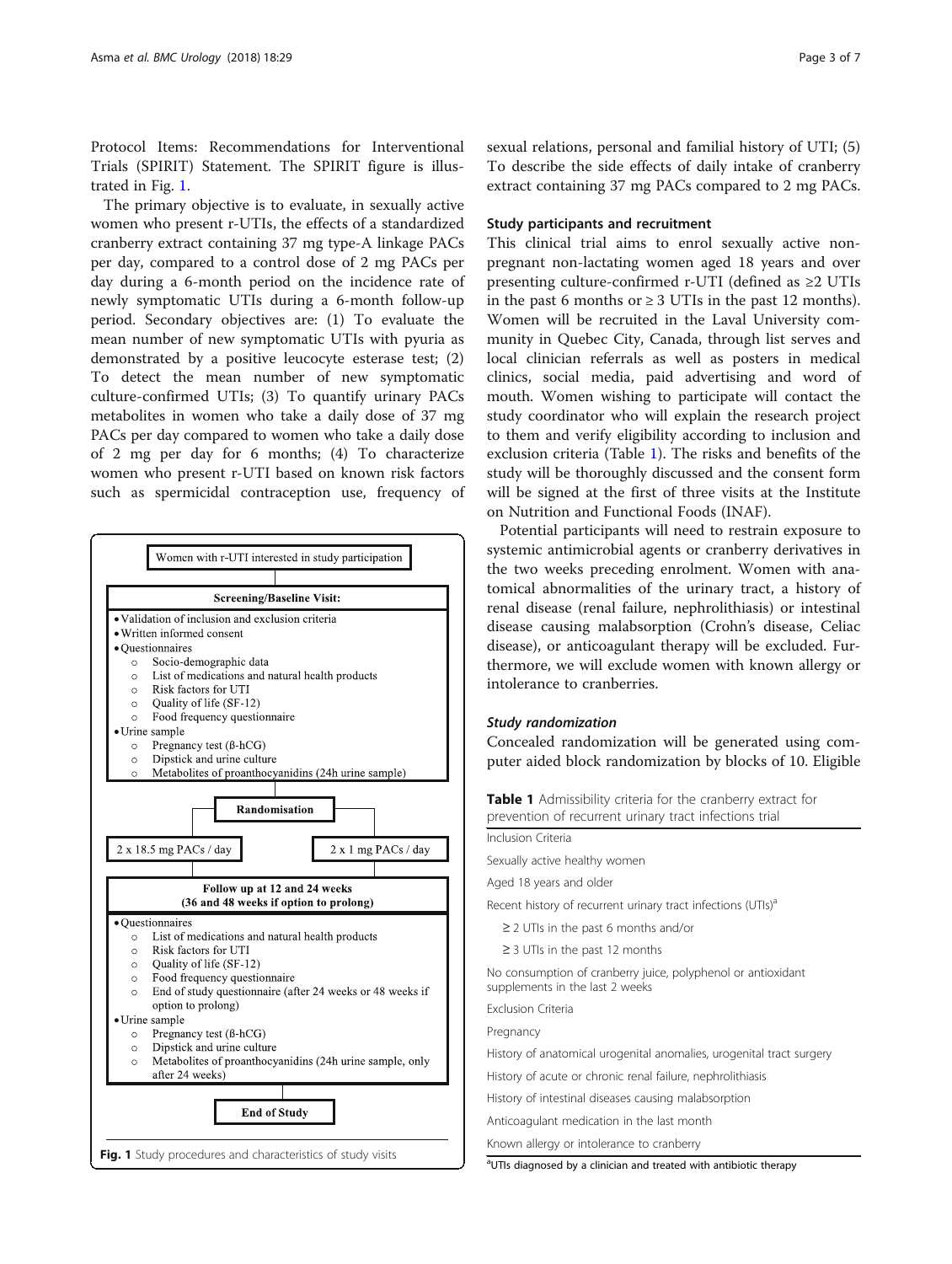women will be assigned 1:1 to consume a cranberry extract either formulated in high PAC content capsules (2 capsules of 18.5 mg PAC per day) or low PAC content capsules (2 capsules of 1 mg PAC per day) for 6 months. The low PAC content cranberry capsule is comparable to the majority of cranberry extract products presently approved by Health Canada [\[21](#page-5-0)] . The standardized capsules will be manufactured and provided by Diana Foods and will be distributed in opaque packaging in order to conceal colour variations from the research team. The PAC content of each cranberry treatment will be validated at INAF according to the standardized BL-DMAC method, using A2 procyanidin dimer as standard for the quantification [[22\]](#page-5-0). All clinical investigation, laboratory analysis, data collection and assessment will be blinded to the randomization allocation.

## Clinical follow-up

Each visit (0, 12 and 24 weeks) will include a short questionnaire documenting socio-demographic characteristics  $(T = 0 \text{ only})$ , medication and natural health product intake, quality of life (SF-12) [\[23](#page-5-0)], risk factors for UTIs, and a validated food frequency questionnaire (FFQ) [\[24](#page-5-0)] modified for our study to specifically include foods containing PACs. Double data entry will be performed under the study coordinator supervision in order to promote data quality. Participants will be instructed to obtain a midstream urine sample according to standard methods suggested by the microbiological laboratory. A dipstick urinalysis using Chemstrip 9 (Roche Diagnostics USA) and a pregnancy test (ß-hCG) will be completed. Three 10 ml tubes will be placed in a − 80 °C freezer for urinary PAC metabolites measurements by ultra-high performance liquid chromatography coupled with mass spectrometry, and the urine sample for culture will be refrigerated and transported to the microbiology laboratory at the CHU de Quebec – Universite Laval within 24 h after collection.

During their participation, the women will be asked to contact the study coordinator if they present symptoms of UTI in order to schedule a visit at INAF to confirm the diagnosis by urinalysis and urine culture and to receive an appropriate antibiotic prescription based on their medical history and allergies. Women unable to present themselves at INAF will be prescribed antibiotics waiving a confirmation of their UTI. Women wishing to discontinue the consumption of capsules will be asked to present themselves at the 3 and 6-month visit in order to complete intention to treat analysis. The participants will be asked not to consume other products containing cranberry derivatives for the duration of the study and to consume their cranberry extracts 2–4 h preceding each visit. Participants will also be asked to limit intense physical activity for 24 h preceding each visit. After 24 weeks of participation, women will be provided with the option of prolonging their participation for an additional 24 weeks, with follow-up visits at 36 and 48 weeks. This data will provide information on seasonal variations in the incidence of UTI.

## Sample size and statistical analysis

Statistical analyses will be performed using SAS 9.2 (SAS Institute Inc., USA). All analyses will be based on the intention-to-treat principle before unmasking the treatment groups. The baseline characteristics of both groups will be compared using a Student's t test for continuous variables and a generalized linear model for nominal variables. The Poisson regression model, which allows us to adjust for participants that were lost to follow up, will be used to compare the incidence of UTI during the 6-month follow up period as well as side effects of the treatment. Subgroup analyses will be performed in order to evaluate the impact of cranberry capsules in pre- and post-menopausal women as well as women with certain risk factors for complicated UTI such as pelvic floor disorders and diabetes.

Based on the literature [[17\]](#page-5-0), we estimate that 35% of patients in the control group will present at least one UTI during the 6-month follow-up period. In total, 126 women will need to be recruited in order to detect a clinically significant difference of 25% between the 2 groups (10% of women assigned to the experimental group will have at least 1 UTI with a power of 80%). Based on our past clinical trial experience [\[25](#page-6-0)], we estimate that 15% of randomized participants will be lost to follow up, therefore 148 women will need to be recruited in order to have at least 126 participants who will complete the 24-week intervention.

## End points

## Incidence of UTI

The primary endpoint is the average number of symptomatic UTIs during the 6-month follow-up period. Individuals with acute urinary symptoms such as pollakiuria, urgency, burning, suprapubic pain, and hematuria will be assessed by study staff and will have to provide a urine sample for urinalysis. Women who present both symptom and pyuria criteria, defined as a positive leukocyte esterase dipstick result, will be diagnosed as having confirmed symptomatic UTI and prescribed appropriate antibiotic treatment. If the urine culture results are positive, the episode will be categorized as a culture-confirmed UTI. Women with symptomatic UTI during the study period will continue to take the cranberry capsules and remain in the study for the full 6 months unless they are lost to follow up or discontinue the intervention.

## Urinary PAC content

At the beginning of the trial, participants will be offered the option to provide a 24-h urine collect for targeted metabolomic characterization of PAC metabolites using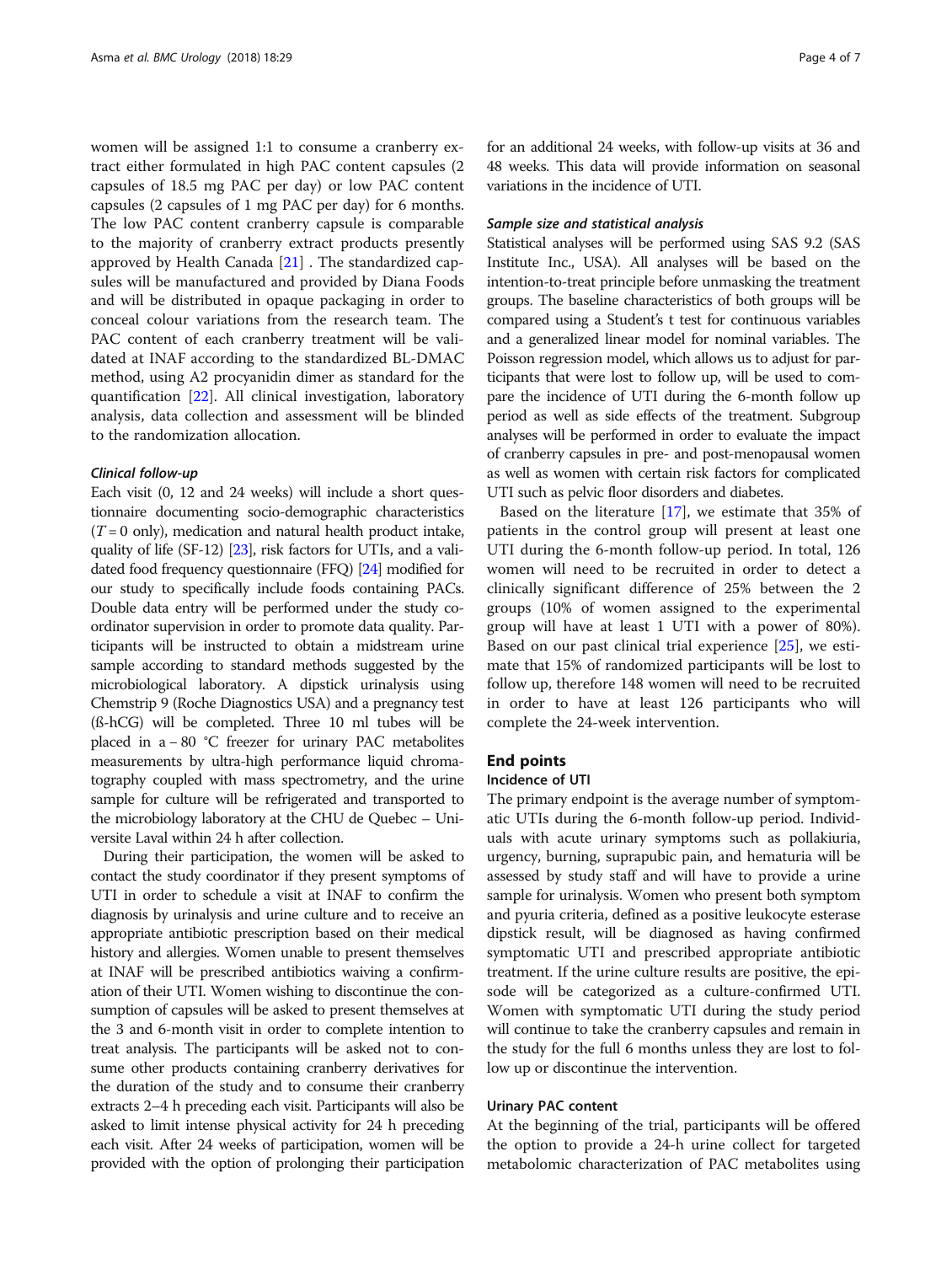ultra-high-performance liquid chromatography coupled to tandem mass spectrometry, performed by a chemist blinded to treatment allocation.

## Compliance and side effects

The cranberry extract capsules will be distributed at each visit and participants will be asked to bring remaining capsules the next visit in order to count remaining capsules. The participants will fill out a daily journal to record compliance, transient UTI symptoms and any adverse effects related to capsule intake. A bi-monthly email reminder will be sent to encourage participation. Each participant will receive an email reminder in the week preceding each visit. Evaluation of side effects will take place at each visit and participants will be asked to document symptoms (nausea, dyspepsia, abdominal pain, bloating and headaches) in their daily journal. In the presence of severe side effects, participants will be allowed to discontinue the intervention and remain in the study in order to preserve the intention to treat analyses.

#### Blinding and contamination Bias

The proportion of women who will guess their group allocation correctly will be documented with a short questionnaire at the last visit. To control for contamination bias, any antibiotic therapy during the study period will be declared to the study coordinator and PAC consumption will be measured by FFQ for the 24 h preceding each visit.

#### **Discussion**

Use of cranberry derived products in the prevention of r-UTI remains controversial, with no definitive evidence to show superiority of the cranberry compared to antibiotic therapy [[17,](#page-5-0) [18\]](#page-5-0). There is some evidence that cranberry products may reduce the incidence of UTIs compared to placebo, though the most effective amount and concentration of PACs that must be consumed and the duration for the intervention are unknown [[17\]](#page-5-0). To our knowledge, this study is the first large, prospective randomized clinical trial assessing the impact of a cranberry extract capsule standardized to 37 mg PAC per day compared to 2 mg PAC per day in preventing UTIs in healthy women presenting r-UTI.

Incidence of symptomatic UTI during the 6-month follow-up period was selected as the primary end-point in this trial because it is the most important, clinically relevant long-term outcome for patients. We used three classifications for UTI analyses: symptomatic UTI, dipstick-positive UTI and culture-confirmed UTI. Symptomatic UTI was diagnosed if a participant presented at least one of the following symptoms: dysuria, pollakiuria, urinary urgency, suprapubic pain or hematuria. In the presence of clinical symptoms, participants will be asked to provide a urine sample in order to perform a dipstick

test and a urine culture. Positive leucocytes or nitrites will indicate a positive dipstick test [[26\]](#page-6-0). A positive urine culture will be designated by greater than  $10^6$  colonyforming units, according to the microbiological laboratory standards of the CHUL hospital. In our study, antibiotics will be prescribed in the presence of clinical symptoms in combination with either a positive urine dipstick test and/or positive urine culture.

#### Implications of findings

Many Canadian women who present r-UTI commonly use over the counter cranberries-derived products with inadequate labelling of PACs concentrations. For cranberry products with quantification of PACs, these concentrations rarely exceed 2 mg in Canada [[21\]](#page-5-0). Various trials have tested the effectiveness of cranberry derived products, essentially in juice form, and their results remain discordant mainly due to the lack of standardization and low doses of PACs in tested products. Hence, the intrinsic activity of cranberry PACs, demonstrated against Escherichia coli in vitro, has never been optimized for the prevention of UTI. The results generated from this trial will clarify the role of cranberry extracts standardized in PACs on the decreased incidence of UTI in women presenting r-UTIs, will evaluate the differences in the incidence of UTI on the basis of different PACs concentrations and will respond to the recommendations reported in the last Cochrane meta-analysis [\[17\]](#page-5-0).

This report provides comprehensive methods for a clinical trial on the prevention of RUTI by cranberry extract capsule intake. The strengths of this trial include the quantification and standardisation of PACs contained in the cranberry extract capsule and a randomized, double blind, controlled trial method. Our trial will add to a growing body of literature regarding cranberry extract capsule for the prevention of r-UTI in healthy women. In addition, the data set and specimen bank generated from conducting this trial will enable researchers to understand the metabolites of type-A PACs produced after prolonged consumption of cranberry capsules.

## Trial status

Participant recruitment started on August 18th 2015 and was completed in March 2017. Study follow up visits will continue into Winter 2018.

#### Abbreviations

FFQ: Food frequency questionnaire; PAC: Proanthocyanidin; RCT: Randomized controlled trial; r-UTI: Recurrent UTI; UTI: Urinary tract infection

#### Acknowledgements

We thank Iseult Grenier-Ouellet and Marie-Pier Bernard-Genest for their assistance in the clinical follow-up of participants during this clinical trial at the Institute of Nutrition and Functional Foods, Laval University. The authors are very grateful to the laboratory and clinical staff and all participants in this study.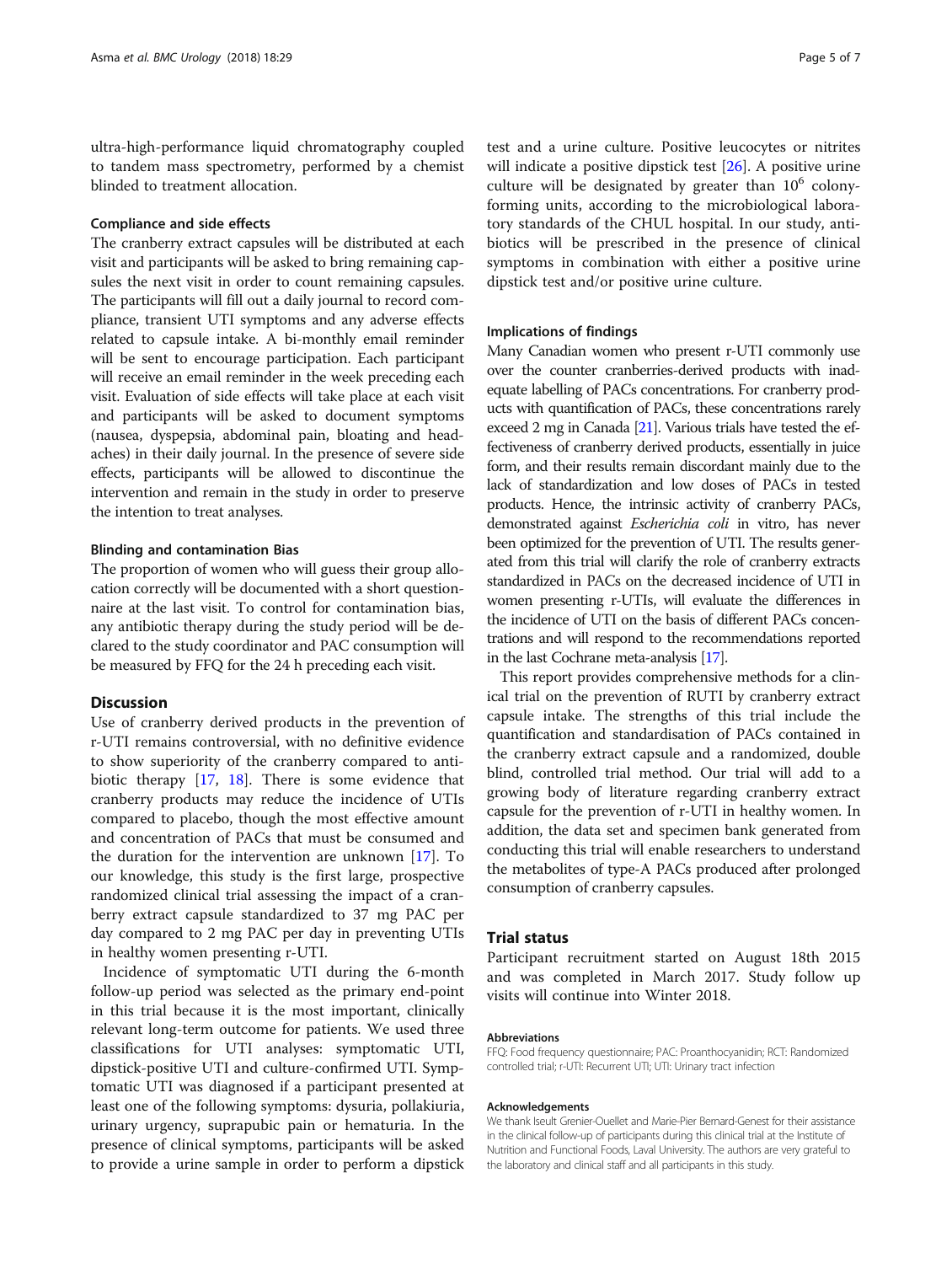### <span id="page-5-0"></span>Funding

This research project was funded by the Ministry of Agriculture, Fisheries and Food of Quebec and Nutra Canada (now part of Diana Food). The funders had no role in the design and conduct of this clinical trial; the collection, management, analysis, and interpretation of data; the preparation, review, or approval of the manuscript; and the decision to submit the manuscript for publication. Nutra Canada manufactured and donated the cranberry capsules used in this study.

#### Availability of data and materials

All data sets will be password protected and only available to project investigators. Data sets, cleaned and blinded of any identifying participant information, as well as the full protocol, will be available after the completion of the trial on request to the contacting author.

#### Dissemination of results

Trial results will be accessible to health professionals and the scientific community through articles published in peer-reviewed journals and presentations at local, national and international scientific conferences in the fields of gynaecology, urology, nutraceuticals and antioxidants. Results will also be disseminated to the general public through interviews on community radio and the publication of news articles.

#### Authors' contributions

AB performed recruitment, clinical follow up, interpretation of data, statistical analyses and writing of the manuscript; VL. contributed to the design of this study, recruitment, clinical follow up, interpretation of data, statistical analyses and revision of the manuscript; S. Dudonne undertook supervision of the biomarker measures and review of the manuscript, AD and YD contributed to the original concept and design of this study; S. Dodin contributed to the original concept and design of this study, undertook supervision of the clinical follow-up of participants, and wrote the study grant. All authors read and approved the final manuscript.

#### Ethics approval and consent to participate

The protocol and consent form of this study were reviewed and approved by the institutional ethics committee of Laval University with approval number 2015–091 A-5/ 03–11-2016. Further changes to the study protocol will require ethics approval from the institutional ethics committee. The study coordinator will obtain written informed consent from all study participants. Women will be able to withdraw from the study at any time during their participation. Data will be entered electronically and original study forms will be kept locked at the study site and maintained in storage for a period of 25 years after the completion of the study. This randomized clinical trial is registered in [ClinicalTrials.gov](http://clinicaltrials.gov), identifier: NCT02572895.

### Competing interests

The authors report no conflicts of interest. The authors alone are responsible for the content and writing of the paper.

## Publisher's Note

Springer Nature remains neutral with regard to jurisdictional claims in published maps and institutional affiliations.

#### Author details

<sup>1</sup>Department of Obstetrics and Gynaecology, Laval University, CHU de Québec - Université Laval, 2705, boulevard Laurier, Local A1385, Québec, Québec G1V 4G2, Canada. <sup>2</sup>Institute of Nutrition and Functional Foods, Laval University, 2440 Hochelaga Boulevard, Quebec City, Quebec G1V 0A6, Canada. <sup>3</sup>Rutgers University, 125A Lake Oswego Rd., Chatsworth, NJ 08019, USA.

#### Received: 16 June 2017 Accepted: 18 April 2018 Published online: 02 May 2018

### References

- Czaja CA, Hooton TM. Update on acute uncomplicated urinary tract infection in women. Postgrad Med. 2006;119(1):39–45.
- 2. Foxman B, Barlow R, D'Arcy H, Gillespie B, Sobel JD. Urinary tract infection: selfreported incidence and associated costs. Ann Epidemiol. 2000;10(8):509–15.
- 3. Hickling DR, Sun TT, Wu XR. Anatomy and physiology of the urinary tract: relation to host defense and microbial infection. Microbiol Spectr. 2015;3(4)
- 4. Yamamoto S, Tsukamoto T, Terai A, Kurazono H, Takeda Y, Yoshida O. Genetic evidence supporting the fecal-perineal-urethral hypothesis in cystitis caused by Escherichia coli. J Urol. 1997;157(3):1127–9.
- 5. Hooton TM. Pathogenesis of urinary tract infections: an update. J antimicrobial chemotherapy. 2000;46(Suppl A):1–7.
- 6. Strom BL, Collins M, West SL, Kreisberg J, Weller S. Sexual activity, contraceptive use, and other risk factors for symptomatic and asymptomatic bacteriuria. A case-control study. Ann Intern Med. 1987;107(6):816–23.
- 7. Foxman B, Frerichs RR. Epidemiology of urinary tract infection: I. Diaphragm use and sexual intercourse. Am J Public Health. 1985;75(11):1308–13.
- 8. McDonald AM, Knight RC, Campbell MK, Entwistle VA, Grant AM, Cook JA, Elbourne DR, Francis D, Garcia J, Roberts I, et al. What influences recruitment to randomised controlled trials? A review of trials funded by two UK funding agencies. Trials. 2006;7:9.
- 9. Foxman B, Frerichs RR. Epidemiology of urinary tract infection: II. Diet, clothing, and urination habits. Am J Public Health. 1985;75(11):1314–7.
- 10. Scholes D, Hawn TR, Roberts PL, Li SS, Stapleton AE, Zhao LP, Stamm WE, Hooton TM. Family history and risk of recurrent cystitis and pyelonephritis in women. J Urol. 2010;184(2):564–9.
- 11. Epp A, Larochelle A, Lovatsis D, Walter JE, Easton W, Farrell SA, Girouard L, Gupta C, Harvey MA, Robert M, et al. Recurrent urinary tract infection. J Obstet Gynaecol Can. 2010;32(11):1082–101.
- 12. Dason S, Dason JT, Kapoor A, Guidelines for the diagnosis and management of recurrent urinary tract infection in women. Can Urol Assoc J. 2011;5(5):316–22.
- 13. Little P, Merriman R, Turner S, Rumsby K, Warner G, Lowes JA, Smith H, Hawke C, Leydon G, Mullee M, et al. Presentation, pattern, and natural course of severe symptoms, and role of antibiotics and antibiotic resistance among patients presenting with suspected uncomplicated urinary tract infection in primary care: observational study. BMJ (Clinical research ed). 2010;b5633:340.
- 14. Giesen LG, Cousins G, Dimitrov BD, van de Laar FA, Fahey T. Predicting acute uncomplicated urinary tract infection in women: a systematic review of the diagnostic accuracy of symptoms and signs. BMC Fam Pract. 2010;11:78.
- 15. Gupta K, Chou MY, Howell A, Wobbe C, Grady R, Stapleton AE. Cranberry products inhibit adherence of p-fimbriated Escherichia coli to primary cultured bladder and vaginal epithelial cells. J Urol. 2007;177(6):2357–60.
- 16. Howell AB, Botto H, Combescure C, Blanc-Potard AB, Gausa L, Matsumoto T, Tenke P, Sotto A, Lavigne JP. Dosage effect on uropathogenic Escherichia coli anti-adhesion activity in urine following consumption of cranberry powder standardized for proanthocyanidin content: a multicentric randomized double blind study. BMC Infect Dis. 2010;10:94.
- 17. Jepson RG, Williams G, Craig JC. Cranberries for preventing urinary tract infections. Cochrane Database Syst Rev. 2012;10:CD001321.
- 18. Wang CH, Fang CC, Chen NC, Liu SS, Yu PH, Wu TY, Chen WT, Lee CC, Chen SC. Cranberry-containing products for prevention of urinary tract infections in susceptible populations: a systematic review and metaanalysis of randomized controlled trials. Arch Intern Med. 2012;172(13):988–96.
- 19. Takahashi S, Hamasuna R, Yasuda M, Arakawa S, Tanaka K, Ishikawa K, Kiyota H, Hayami H, Yamamoto S, Kubo T, et al. A randomized clinical trial to evaluate the preventive effect of cranberry juice (UR65) for patients with recurrent urinary tract infection. J Infection Chemotherapy : official journal of the Japan Society of Chemotherapy. 2013;19(1):112–7.
- 20. Fromentin E, Vostalova J, Vidlar A, Galandakova A, Vrbkova J, Ulrichova J, Student V, Simanek V. A randomized, double-blind, placebo-controlled clinical trial to investigate the efficacy of cranberry fruit powder (Pacran) in the prevention of recurrent urinary tract infection in women. FASEB J. 2014;28
- 21. Licensed Natural Health Products Database [[https://www.canada.ca/en/](https://www.canada.ca/en/health-canada/services/drugs-health-products/natural-non-prescription/applications-submissions/product-licensing/licensed-natural-health-products-database.html) [health-canada/services/drugs-health-products/natural-non-prescription/](https://www.canada.ca/en/health-canada/services/drugs-health-products/natural-non-prescription/applications-submissions/product-licensing/licensed-natural-health-products-database.html) [applications-submissions/product-licensing/licensed-natural-health-products](https://www.canada.ca/en/health-canada/services/drugs-health-products/natural-non-prescription/applications-submissions/product-licensing/licensed-natural-health-products-database.html)database.htmll
- 22. Prior RL, Fan E, Ji H, Howell A, Nio C, Payne MJ, Reed J. Multi-laboratory validation of a standard method for quantifying proanthocyanidins in cranberry powders. J Sci Food Agric. 2010;90(9):1473–8.
- 23. Jenkinson C, Layte R, Jenkinson D, Lawrence K, Petersen S, Paice C, Stradling J. A shorter form health survey: can the SF-12 replicate results from the SF-36 in longitudinal studies? J Public Health Med. 1997;19(2):179–86.
- 24. Goulet J, Nadeau G, Lapointe A, Lamarche B, Lemieux S. Validity and reproducibility of an interviewer-administered food frequency questionnaire for healthy French-Canadian men and women. Nutr J. 2004;3:13.